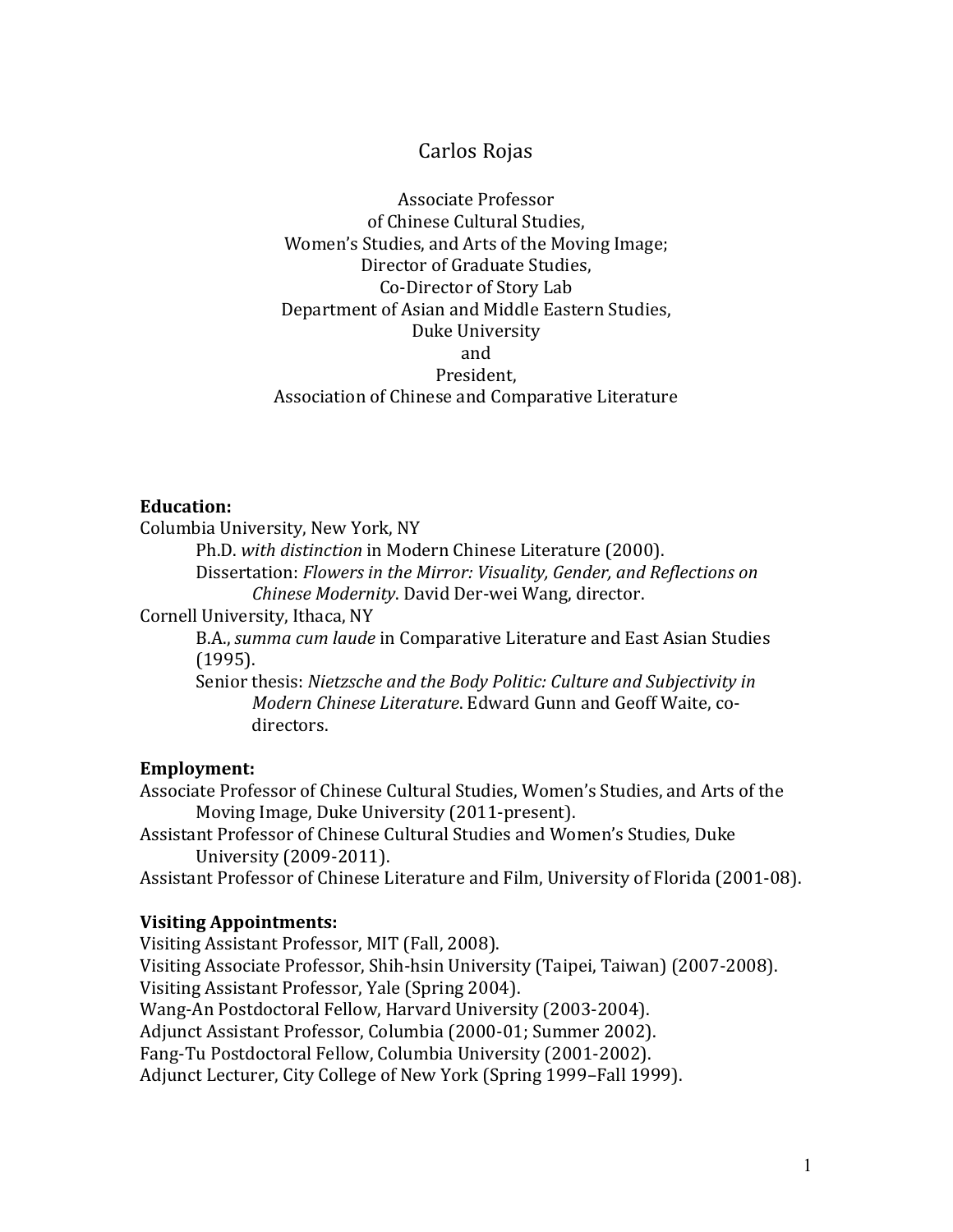#### **Publications:**

*Books:* 

*A Unity of Fragments: Fruit Chan and Hong Kong Cinema* (Hong Kong: Hong Kong University Press, 2017; under contract and in preparation).

*Homesickness: Culture, Contagion, and National Transformation in Modern China*  (Cambridge: Harvard University Press, 2015).

*The Great Wall: A Cultural History* (Cambridge: Harvard University Press, 2010). *The Naked Gaze: Reflections on Chinese Modernity* (Cambridge: Harvard University

Asia Center, 2008); translated into Chinese as *Luoguan: Zhongguo xiandaixing de fansi* (裸觀:中國現代性的反思), Rae Jui-an Chao, trans. (Taipei: Rye Field Press, 2015).

*Edited volumes:*

*The Oxford Handbook of Modern Chinese Literatures*, Carlos Rojas and Andrea Bachner, eds. (New York: Oxford University Press, 2016).

- *Ghost Protocol: Development and Displacement in Global China, Carlos Rojas and* Ralph Litzinger, eds. (Durham: Duke University Press, 2016).
- *The Oxford Handbook of Chinese Cinemas*, Carlos Rojas and Eileen Cheng-yin Chow, eds. (New York: Oxford University Press, 2013).
- *Rethinking Chinese Popular Culture: Cannibalizations of the Canon, Carlos Rojas and* Eileen Cheng-yin Chow, eds. (New York: Routledge, 2009).
- *Writing Taiwan: A New Literary History*, David Der-wei Wang and Carlos Rojas, eds., (Durham: Duke University Press, 2007).

*Book-length translations*: 

- Jia Pingwa, *Lantern Bearer*, Carlos Rojas, trans., (CN Times Books Inc., 2016; under contract and in preparation).
- Yan Lianke, *Explosion Village Chronicles*, Carlos Rojas, trans. (New York: Grove/Atlantic Press, 2016; under contract and in preparation).
- Ng Kim Chew, *Slow Boat to China and Other Stories by Ng Kim Chew*, Carlos Rojas, editor and translator (New York: Columbia University Press, 2016).
- Yan Lianke, *Marrow*, Carlos Rojas, trans. (Beijing: Penguin/Random House, 2015).
- Yan Lianke, *The Four Books*, Carlos Rojas, translator (New York: Grove/Atlantic Press, 2015).
- Yan Lianke, *Lenin's Kisses*, Carlos Rojas, translator (New York: Grove/Atlantic Press, 2012).
- Yu Hu, *Brothers*, Eileen Cheng-yin Chow and Carlos Rojas, translators (New York: Pantheon, 2009).

*Guest-edited journal issues:*

"*Xiandai Zhongguo wenxue de shiliao chanshi yu chonggou*" (现代中国文学的史料阐 释与重构) [Interpretation and Restructuring of Historical Sources Relating to Modern Chinese Literature], co-guest editor, together with LI Song, of a special issue of *Zhongguo xiandai* wenxue (中国现代文学) [Modern Chinese literature] (in preparation).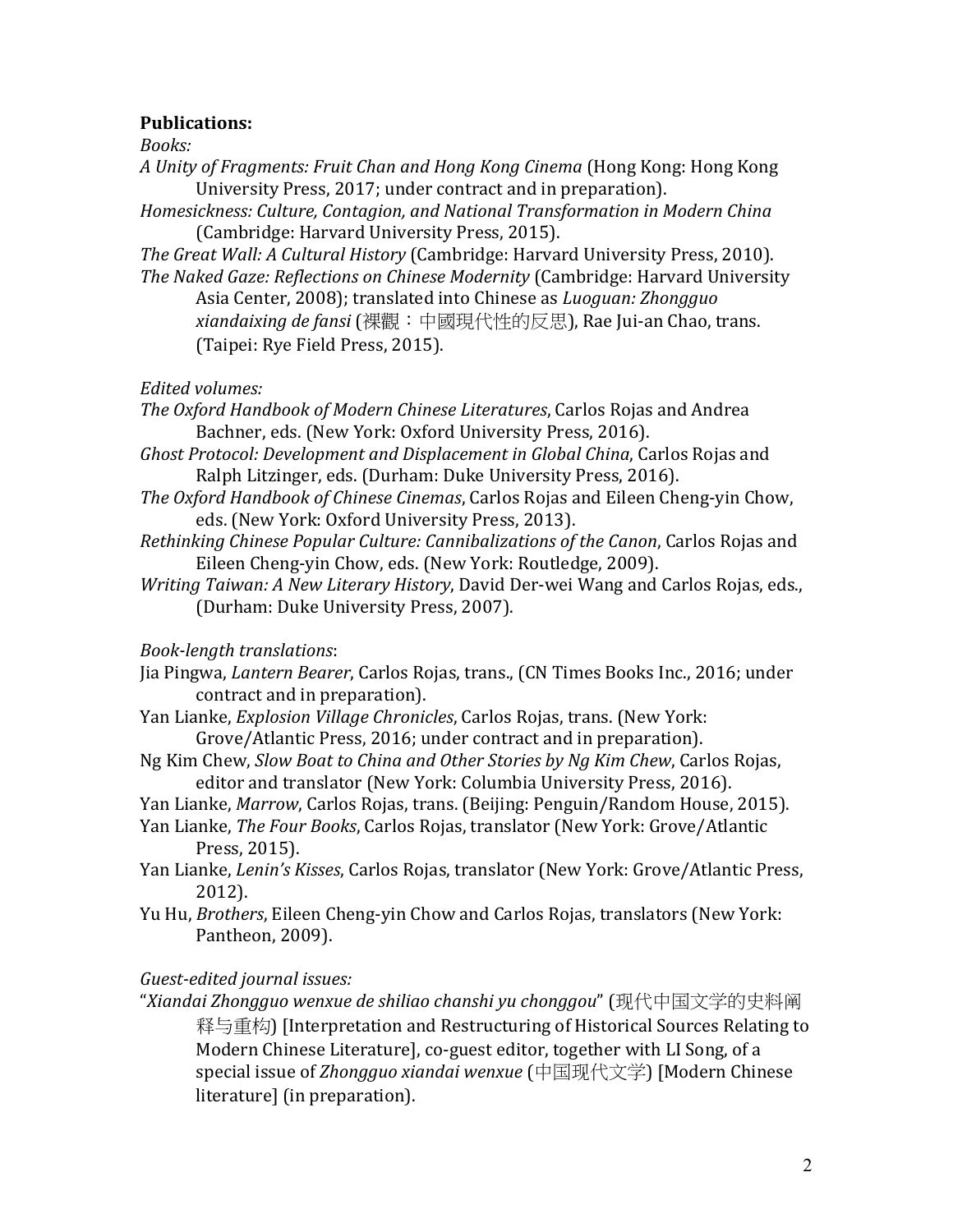- "Yan Lianke's Mythorealism and Modern Chinese Literature," guest editor for a special forum of *Frontiers of Literary Study in China* (in preparation, slated for the fourth issue of  $2016$ ).
- "Time and Temporality," guest editor of a special issue of *Frontiers of Literary Study in China* (in preparation, slated for the first issue of 2016).
- "Discourses of Disease," guest editor of special issue of *Modern Chinese Literature and Culture* 23.1 (Spring, 2011).

### *Peer-Reviewed Book Chapters:*

- "Before and After *The Midnight After*: Occupy Central's Specters of Utopia and Dystopia," in *Utopia and Utopianism in the Contemporary Chinese Context:* Texts, *Ideas, Spaces*, David Der-wei Wang and Zhang Yinde, eds. (Hong Kong University Press, volume in preparation).
- "Fruit Chan: An Aesthetics of Fragmentation," *Transnational Cinematography Studies*, Lindsay Coleman, Diasuke Miyao, and Roberto Schaefer, eds. (Lexington Press, volume in preparation).
- "*A Touch of Sin* and Intermedial Imaginations," in Tim Trausch, ed, *Martial Arts and Media Culture* (Bridge 21 Publications, volume in preparation).
- "At Home in the World," in David Der-wei Wang, ed., *A New Literary History of Modern China* (Harvard University Press, 2016).
- "On Time: Anticipatory Futurity in Dung Kai-Cheung's Fiction," in Oxford Handbook of Modern Chinese Literatures, Carlos Rojas and Andrea Bachner, eds. (Oxford University Press, 2016).
- "Introduction: On Writing, Literature, and Diasporic Modernity," in *Oxford Handbook* of Modern Chinese Literatures, Carlos Rojas and Andrea Bachner, eds. (Oxford University Press, 2016).
- "'I am Great Leap Liu!': Circuits of Labor, Information, and Identity in Contemporary China," in Carlos Rojas and Ralph Litzinger, eds., *Ghost Protocol: Development* and Displacement in Global China (Duke University Press, 2016).
- "Introduction: Specters of Marx, Shades of Mao, and the Ghosts of Global Capital," in Carlos Rojas and Ralph Litzinger, eds., *Ghost Protocol: Development and Displacement in Global China* (Duke University Press, 2016).
- "How to do Things with Words: Yang Jiang and the Politics of Translation," in Christopher Rea, ed., *China's Literary Cosmopolitans: Qian Zhongshu, Yang Jiang, and the World of Letters* (Brill, 2015).
- "Queer Utopias in Wong Kar-wai's *Happy Together*," in Martha Nochimson, ed., *A Companion to Wong Kar-Wai* (Wiley-Blackwell, 2015).
- "The Persistence of Form: Nation, Literary Movement, and the Fiction of Ng Kim Chew," in Yingjin Zhang, ed., *A Companion to Modern Chinese Literature* (Wiley-Blackwell, 2015).
- "Speaking from the Margins: Yan Lianke," in Kirk Denton, ed., *The Columbia Companion of Modern Chinese Literature* (Columbia University Press, 2015).
- "Time out of Joint: Commemoration and Commodification of Socialism in Yan Lianke's *Lenin's Kisses*," in Jie Li and Enhua Zhang, eds., *Red Legacies in China:* Afterlives of the Revolution in Contemporary Chinese Culture and Society (Harvard University Asia Center, 2015).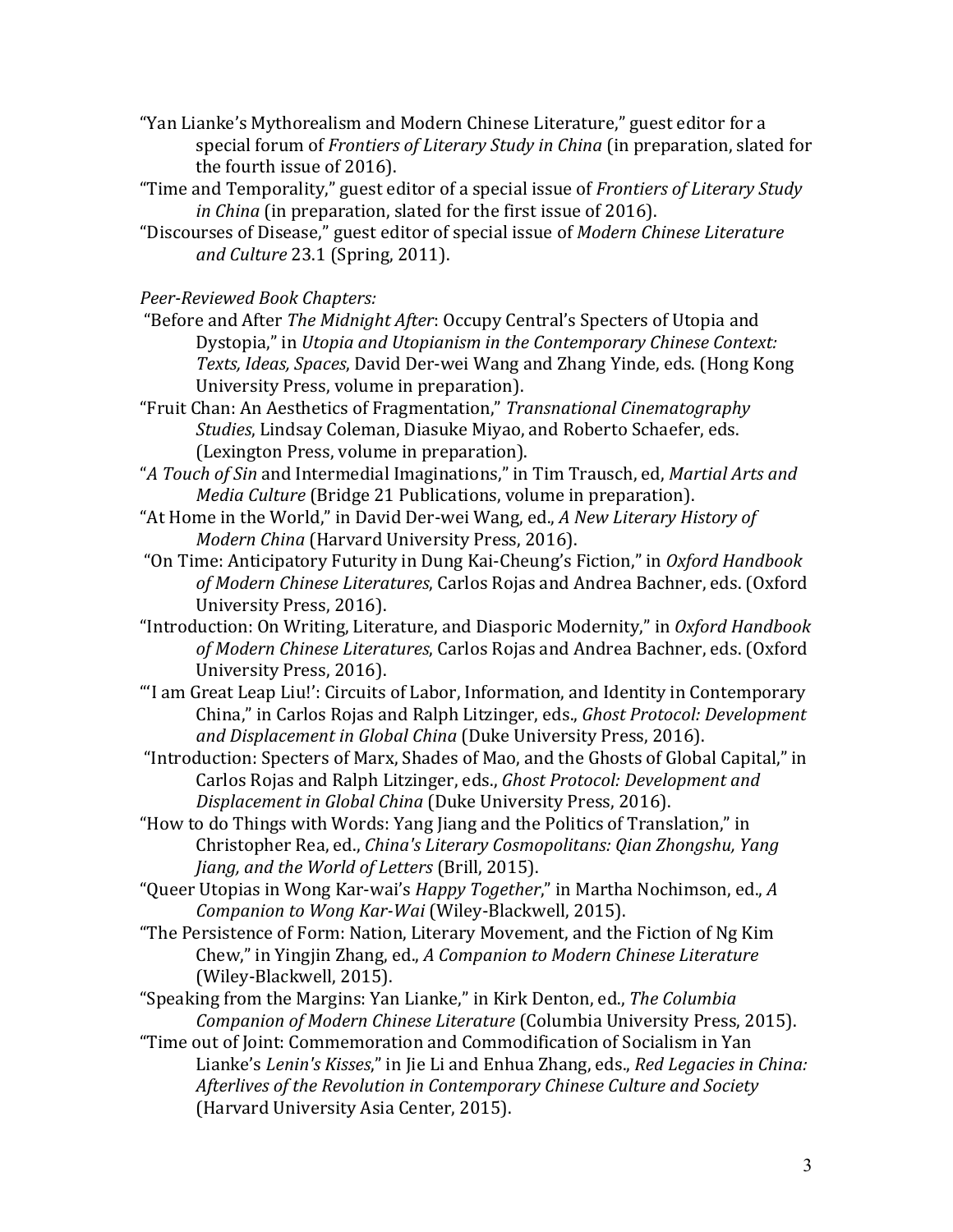「《孽海花》、置換與強迫性重複」[Flowers in a Sinful Sea, displacement, and repetition compulsion], in Ko Chia-cian高嘉謙, ed., 文學、經典、現代意識 [Literature, the canon, and modern consciousness] (Taipei: 2014), 338-347.

- "Collective Creation and the Politics of Visibility," in Hans Holzwarth, ed., Ai Weiwei, (Taschen, 2014), 403-420.
- "The Return of the Vagabond: Cui Jian and Political Iconoclasm," in Eunice Rojas and Lindsay Michie Eades, eds., *The Role of Music in Multicultural Activism*, vol. 2 (Praeger Press, 2013), 311-328.
- "Viral Contagion in the *Ringu* Intertext," in Daisuke Miyao, ed., *The Oxford Handbook* of Japanese Cinema (Oxford University Press, 2013), 416-437.
- "Along the Riverrun: Cinematic Encounters in the Work of Tsai Ming-liang," in Carlos Rojas and Eileen Cheng-yin Chow, eds., *The Oxford Handbook of Chinese Cinemas* (Oxford University Press, 2013), 626-646.
- "Introduction: Chinese Cinemas and the Art of Extrapolation," in Carlos Rojas and Eileen Cheng-yin Chow, eds., *The Oxford Handbook of Chinese Cinemas* (Oxford University Press, 2013), 1-20.
- "Danger in the Voice: Alai and the Sinophone," in Shu-mei Shih, Chien-hsin Tsai, and Brian Bernards, eds., *Sinophone Studies: A Critical Reader* (Columbia University Press, 2013), 296-303.
- "Writing the Body: Performing Gender in Modern China," in Howard Chiang, ed., *Transgender China* (Palgrave McMillan, 2012), 199-224.
- "魯迅: 一個精神上的醫生" [Lu Xun: A spiritual physician], in David Der-wei Wang, ed., 中国现代小说史大观: 与夏志清先生对话 [An overview of the history of modern Chinese narrative fiction: A conversation with C.T. Hsia] (Taipei: Lianjing chuban gongsi,  $2010$ ),  $165-178$ .
- "Alai and the Linguistic Politics of Internal Diaspora," in Jing Tsu and David Der-wei Wang, *Global Chinese Literature: Critical Essays* (Leiden: Brill Press, 2010), 115-132.
- "Abandoned Cities Seen Anew: Reflections on Spatial Specificity and Temporal Transience," in Rosalind Morris, ed., *Photographies East: The Camera and its Histories in East and Southeast Asia* (Durham: Duke University Press, 2009), 207-228.
- "Authorial Afterlives and Apocrypha in 1990s Chinese Fiction," in Carlos Rojas and Eileen Cheng-yin Chow, eds., *Rethinking Chinese Popular Culture: Cannibalizations of the Canon* (New York: Routledge, 2009), 262-282.
- "Introduction: The Disease of Canonicity," in Carlos Rojas and Eileen Cheng-yin Chow, eds., *Rethinking Chinese Popular Culture: Cannibalizations of the Canon* (New York: Routledge, 2009), 1-12.
- "Western Journeys of Journeys to the West," in Eric Hayot, Haun Saussy, and Stephen Yao, eds., *Sinographies: Writing China* (Minneapolis: University of Minnesota Press, 2008), 333-354.
- "Iin Yong's Martial Arts Picture Manuals," in Ann Huss and Jianmei Liu, eds., The Jin *Yong Phenomenon: Chinese Martial Arts Fiction and Modern Chinese Literary History* (New York: Cambria Press, 2007), 241-270.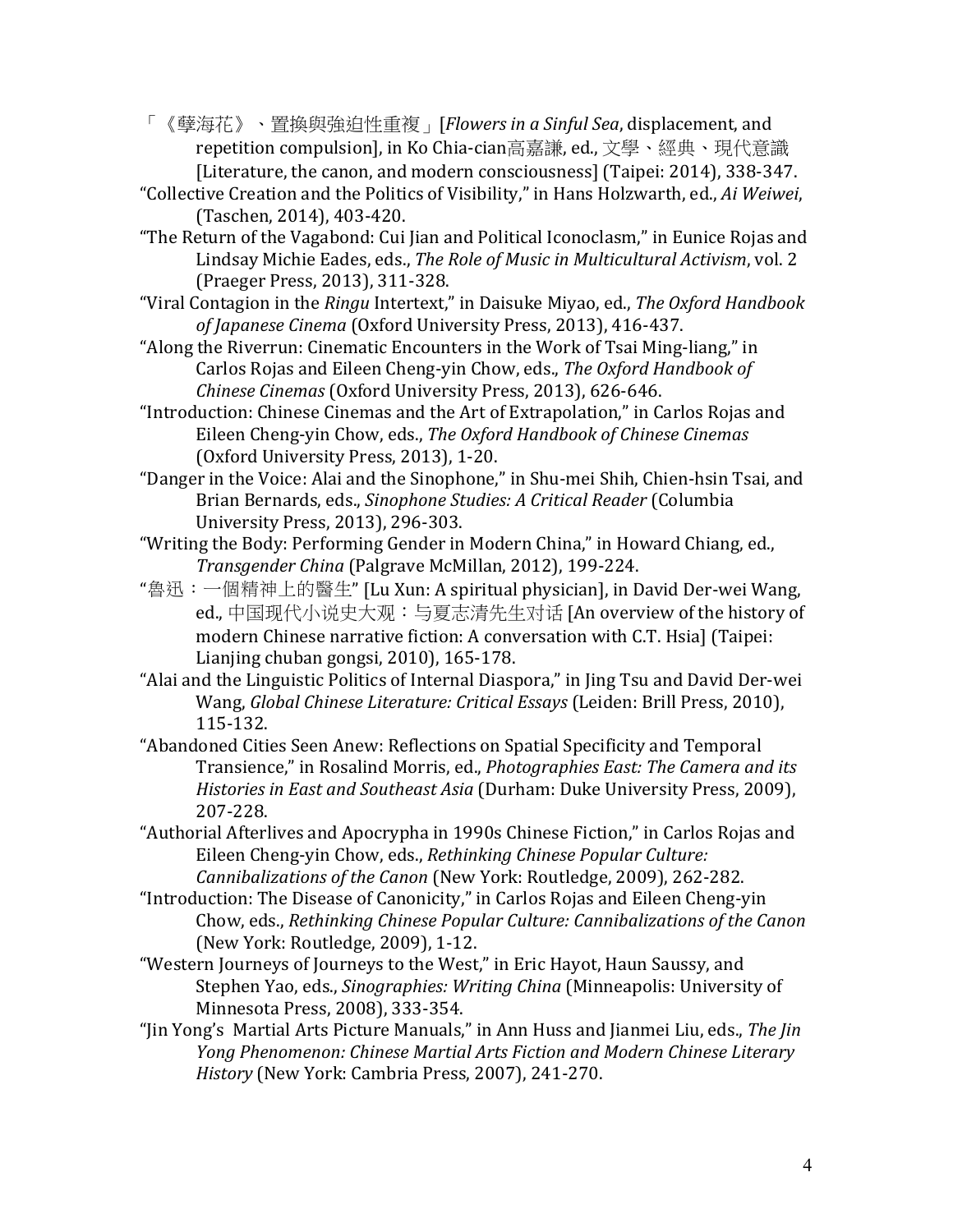"Of Motherlands and Maternities: Spectral Topographies in Li Yongping's *Haidong ging*," in David Der-wei Wang and Carlos Rojas, eds., *Writing Taiwan: A New Literary History* (Durham: Duke University Press, 2007), 324-347.

"Introduction," in David Der-wei Wang and Carlos Rojas, eds., *Writing Taiwan: A New Literary History* (Durham, Duke University Press, 2007), 1-16.

"The Coin of Gender in *Pinhua baojian*," in David Der-wei Wang and Shang Wei, eds., *From the Late Ming to the Late Qing: Dynastic Decline and Cultural Innovation* (Cambridge: Harvard University Asia Center, 2006), 297-324.

"'Nezha was Here.' 'Structures of Dis/placement in Tsai Ming-liang's *Rebels of the Neon God," Modern Chinese Literature and Culture* 15:1 (Spring 2003), 63-89.

"性別與表述:重讀《鏡花緣》" [Gender and representation: Rereading *Flowers in the Mirror*], in Chen Pingyuan, Wang Dewei, and Shang Wei, eds., *Wan Ming yu* wan *Qing: Lishi chuancheng yu wenhua chuangxin* (The late Ming and the late Qing: Historical dynamics and cultural innovations) (Wuhan: Hubei jiaoyu chubanshe, 2001), 298-313.

"祖國與母性: 李永平《海東青》之地形魅影" [Of motherlands and maternities: spectral topographies in Li Yongping's *Haidong Qing*], in Liu Jihui [Joyce Liu] and Zhou Yingxiong, eds., *Shuxie Taiwan: wenxueshi, houzhimin yu houxiandai* [Writing Taiwan: literary history, postcoloniality and postmodernity] (Taibei: Maitian chubanshe, 2000), 361-372.

# *Peer-Reviewed Journal Articles:*

"Writing on the Wall: Benjamin, Kafka, Borges, and the Chinese Imaginary,"  $452^{\circ}F$ *Journal of Literary Theory and Comparative Literature, no.* 13 (2015).

"Footsteps on the Beach: SARS, Viral Knowledge, and Rethinking Political Community," *20th ICLA Congress Proceedings* (ICLA, 2015)

"Mo Yan Through a Dog's Eyes," Public Books. Feb. 1, 2014. (http://www.publicbooks.org/fiction/mo-yan-through-a-dogs-eyes)

"「我是思有邪」: 四書、《四書》、與私書" (Mine is thought that doesn't swerve: Four Books, *Four Books*, and private books), in *Dongwu xueshu* 東吳學術 2014 (5): 62-64.

"Humanity at the Interstices of Language and Translation," Chinese Literature Today, 2.2. (2012), 62-67.

- "Of Canons and Cannibalism: A Psycho-immunological Reading of 'Diary of a Madman," Modern Chinese Literature and Culture (Spring, 2011), 31-60.
- "Introduction: 'The Germ of Life,'" *Modern Chinese Literature and Culture* 23.1 (Spring, 2011), 1-13.
- "Flies' Eyes, Mural Remnants, and Jia Pingwa's Perverse Nostalgia," in *positions: east asia cultural critique* 14:3 (2006), 749-773.
- "A Tale of Two Emperors: Mimicry and Mimesis in Two 'New Year's Films' from China and Hong Kong," in *Cineaction* 60 (2003), 2-9.
- "Without [Femin]ism: Femininity as Axis of Alterity and Desire in Gao Xingjian's *One Man's Bible,"* in *Modern Chinese Literature and Culture* 14: 2 (Fall, 2002), 163-206.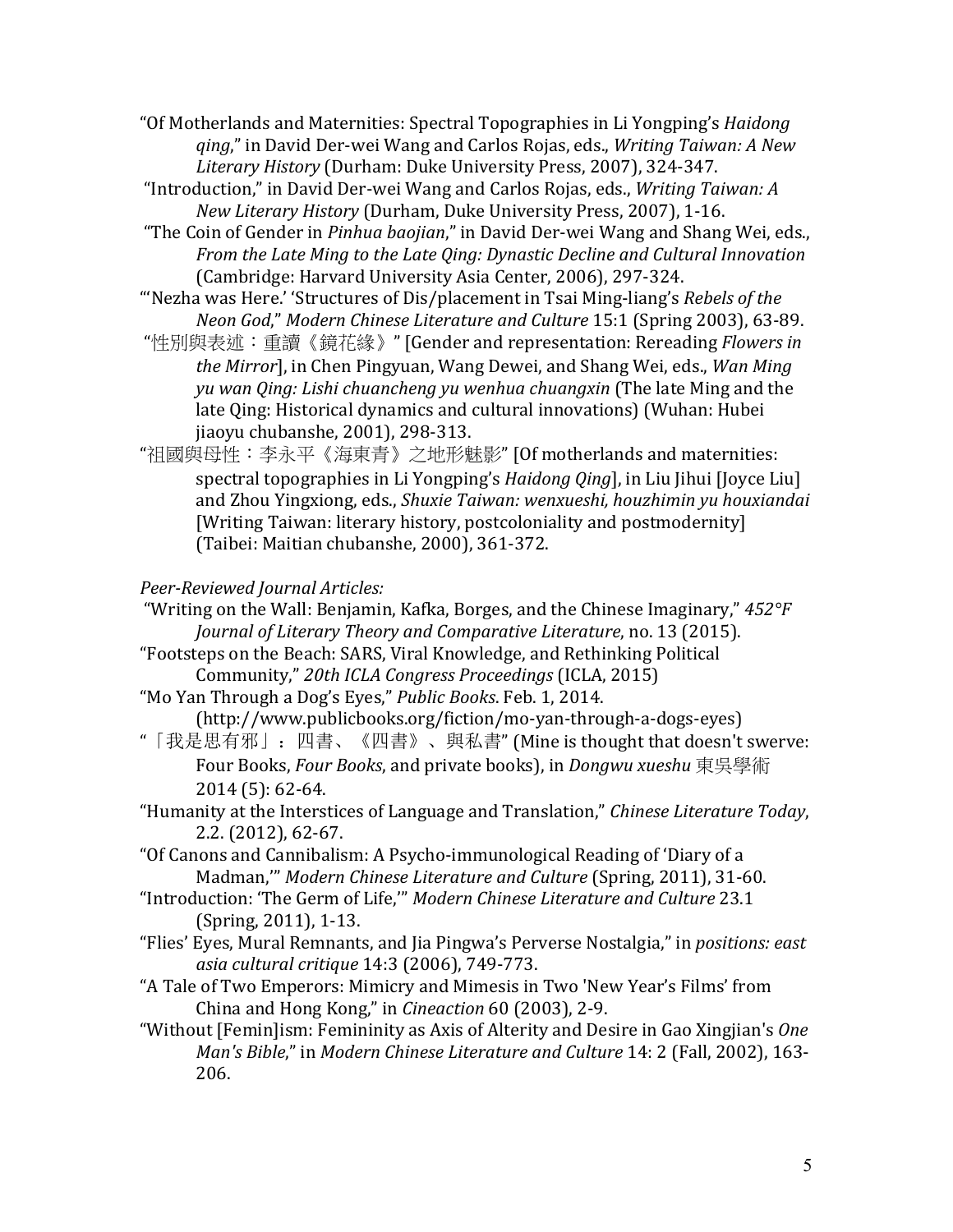"Cannibalism and the Chinese Body Politic: Hermeneutics and Violence in Cross-Cultural Perception," *Postmodern Culture* 12:3 (May, 2002) <<http://muse.jhu.edu/journals/postmodern\_culture/toc/pmc12.3.html>>.

"The Great Wall of China and the Bounds of Signification," *Connect: art, politics, theory, practice* 2.2 (Spring 2002), 49-58.

"Wu Iiwen and the Ruins of Representation," *Journal of Modern Literature in Chinese* 5.1 (July 2001), 29-64.

"Specular Failure and Spectral Returns in Two Films with Maggie Cheung (and one without)," in *Senses of Cinema* (issue 12, Feb-March 2001) <<http://www.sensesofcinema.com/contents/01/12/cheung.html>>.

"Wang Shuo and the Chinese Image/inary: Visual Simulacra and the Writing of History," *Journal of Modern Literature in Chinese* 3.1 (January, 2000), 23-57.

"《天龍八部》與金庸圖譜的表象世界" [*Tianlong ba bu* and the representational world of Jin Yong's picture manuals], *Jintian* [Today] (December, 1998), 98-105; republished in Lin Lijun, *Jin Yong xiaoshuo yu ershi shiji wenxue* [Jin Yong's novels and twentieth century Chinese literature] (Hong Kong: Mingheshe chubanshe, 2000), 479-486.

"Paternities and Expatriatisms: Li Yongping's *Zhu Ling manyou xianjing* and the Politics of Rupture," in "Literary Modernism the Pacific Rim Revisited," special issue of Tamkang Review 29.2 (Winter, 1998), 22-44.

### *Essays:*

- the naked gaze: politics, theory, and cultural critique, personal blog (http://www.nakedgaze.com) (2006-present).
- "China's Literary Nobel Complex is Defused," The New Republic, Oct. 11, 2012.
- "Obama's 'Majestic' Shot at the Great Wall of China," The Herald-Sun, A7 (Nov. 28, 2009).
- "Our Embrace of Vampires Reflects the Needs of an Age," The Herald-Sun, A7 (Nov. 20, 2009).

"The Politics of Secondary Virginity" [translated into Danish as: "*Den genskabte mødoms politik: Om social satire i ny kinesisk litteratur*"], Jakob Ladegaard, trans., in *Litteraturmagasinet Standart* 1 (2007), 34-35.

"Fables of the Reconstruction: Iconoclasm and Beyond in Recent Taiwan Documentaries," *in Icon, Iconoclasm, and Neo-Iconolatry* (New York: Taipei) Gallery, 2001), 29-32.

### *Translations:*

Dung Kai-Cheung, *Histories of Time* (excerpt), for Mingwei Song, Theodore Huters, *Chinese Science Fiction* (Columbia University Press) (volume in preparation).

Chang Cheng and Liao Yun-cheng, "Song of Exile, Four-Way Voice: The Blood and Sweat Writings of Southeast Asian Migrants in Taiwan," Yan Lianke, "An Examination of China's Censorship System," Xia Xiaohong, "The Construction of the Concept of Modern Chinese 'Drama," and Wang Hui, "Intuition, Repetition, and Revolution: Six Moments in the Life of Ah Q" (the final article is co-translated with Natascha Gentz), all of which will appear in *The Oxford*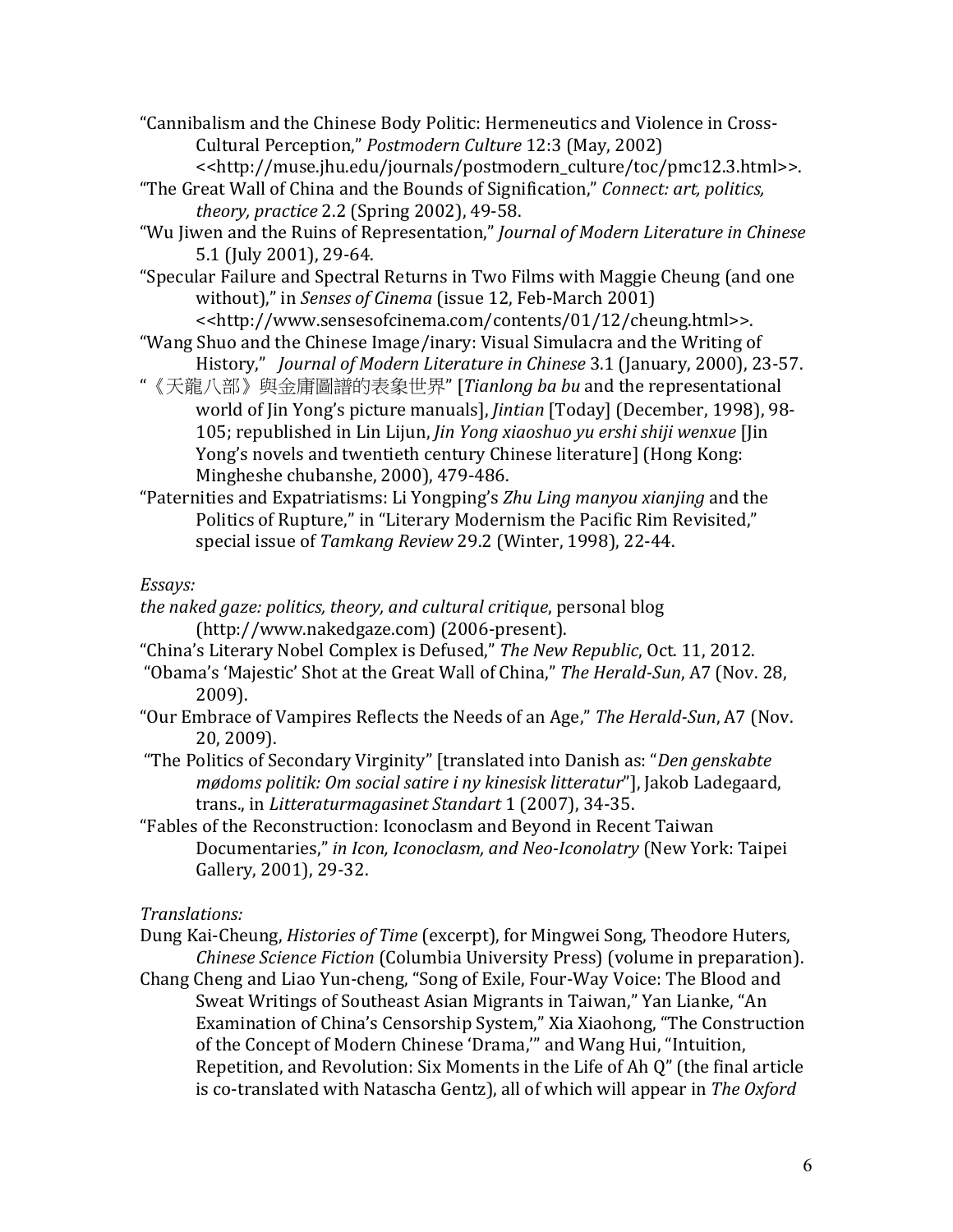*Handbook of Modern Chinese Literatures*, Carlos Rojas and Andrea Bachner, eds. (Oxford University Press, 2016).

Wang Anyi, "Three Paradoxical Moments in my Mother's Literary Career," and Yu Hua, "The Birth of China's Literary Avant-Garde," in David Der-wei Wang, ed., *A New Literary History of Modern China* (Harvard University Press, 2015). 

Jia Pingwa, "My Views on Mo Yan," *Dongwu xueshu* 東吳學術 2015: 1, 45-46.

- Yan Lianke, "Finding Light in China's Darkness," The New York Times (Oct. 23, 2014), page A35. http://www.nytimes.com/2014/10/23/opinion/Yan-Liankefinding-light-in-chinas-darkness.html
- Yan Lianke, "The Wild Child that is American Literature," in *Dongwu xueshu* 東吳學 術 2014: 2, 11-20.
- Li Yongping, "The Fate of Language," and Zhu Tianxin, "Summer Mist," in Sung-sheng Yvonne Chang and Michelle Yeh, *Literary History of Taiwan: A Sourcebook* (Columbia University Press, 2014).
- Wang Jinkang, "The Beekeeper," *Pathlight* 2013.
- Wang Jinkang, "The Reincarnated Giant," for *Renditions* (special issue on Chinese science fiction), No. 77 & 78 (Spring & Autumn, 2012), 173-209.
- Louise Jackson Strong, "The Art of Creating Humanity," translated into Chinese by Suozi [Lu Xun], retranslated into English by Carlos Rojas (with introduction), *Renditions* (special issue on Chinese science fiction), No. 77 & 78 (Spring & Autumn, 2012), 70-77.
- Hsiao-hung Chang, "Asking Jin Yong, 'What kind of Thing is Sentiment?' Gifts, Love Letters, and Tokens of Affection," in Carlos Rojas and Eileen Cheng-yin Chow, eds., Rethinking Chinese Popular Culture: Cannibalizations of the Canon (Routledge, 2009), 235-261.
- Dai Jinhua, "Revolution, Consumption, and the Red Classics," in Carlos Rojas and Eileen Cheng-yin Chow, eds., *Rethinking Chinese Popular Culture: Cannibalizations of the Canon* (Routledge, 2009), 151-178.
- Li Yijian, "Canonically "Rewriting" Jin Yong's Novels: A Consideration of Jin Yong Novels as Serialized Fiction," in Ann Huss and Jianmei Liu, eds., *The Jin Yong Phenomenon: Chinese Martial Arts Fiction and Modern Chinese Literary History* (New York: Cambria Press, 2007), 73-96.
- Chen Fangming, "Modern and Postmodern Taiwan Literature and Popular Culture," in David Der-wei Wang and Carlos Rojas, eds., *Writing Taiwan: A New Literary History* (Duke University Press, 2007), 26-50.
- Kim-chu Ng, "Techniques Behind Lies and the Artistry of Truth: Writing About the Writings of Zhang Dachun" in David Der-wei Wang and Carlos Rojas, eds., *Writing Taiwan: A New Literary History* (Duke University Press, 2007), 253-282.
- Yin Yangzi, "Dancing with Laborers," *Connect: art, politics, theory, practice* 4 (Spring 2002) [an abridged translation of interview with an avant-garde Chinese performance/conceptual artist], 106-118.
- Zheng Fuguang, "Humble Reflections on Specularity," *Connect: art, politics, theory, practice* 2 (Spring 2001) [an abridged and annotated translation, with critical introduction, of a mid-19th century treatise on optical theory], 71-80.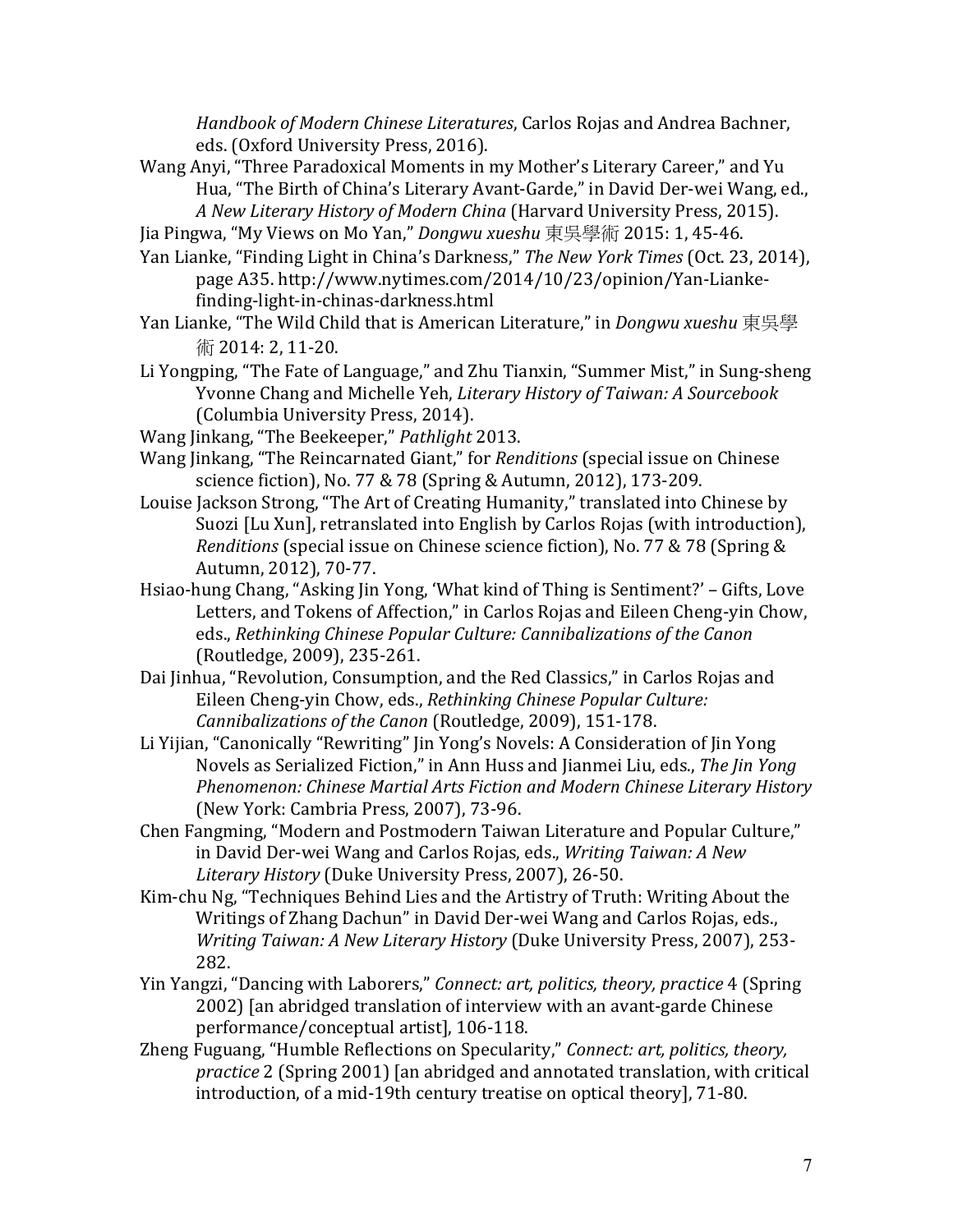*Book reviews and encyclopedia entries:*

- Review of Song Hwee Lim, *Tsai Ming-Liang and a Cinema of Slowness*, in *Journal of Chinese Overseas* (11) 2015: 228-230.
- Review of Lee Haiyan, *The Stranger and the Chinese Moral Imagination*, in *Harvard Journal of Asian Studies*.
- "Mu Shiying" and "Ng Kim Chew" entries in The Routledge Encyclopedia of *Modernism*, Stephen Ross, ed. (2014)
- Review of Jing Tsu, *Sound and Script in Chinese Diaspora*, in *American Historical Review* (2013)
- Review of Laikwan Pang, *Creativity and its Discontents: China's Creative Industries and Property Rights Offenses*, in *Journal of Asian Studies* (2013)
- Review of Shuang Shen, *Cosmopolitan Publics: Anglophone Print Culture in Semi-Colonial Shanghai, in CLEAR* (Chinese Literature, Essays, Articles, Reviews) 33 (2011).
- Review of Xudong Zhang, *Postsocialism and Cultural Politics: China in the Last Decade of the Twentieth Century*, in *The Journal of Asian Studies*, volume 68, issue 03, 961-963.
- Review of Sheldon Lu, *Chinese Modernity and Global Biopolitics: Studies in literature and visual culture*, in *The China Journal*, 60 (2008), 208-211.
- Review of Wilt L. Idema, Wai-yee Li, and Ellen Widmer, eds., *Trauma and Transcendence in Early Qing Literature,* in *Journal of Asian History* 41 (2007), 198.
- "Wumingshi" entry for the *Modern Chinese Fiction Writers: 1900-1949* volume of the *Dictionary of Literary Biography*, edited by Thomas Moran (Bruccoli Clary Layman, Inc., 2007).
- "Gao Xingjian" and "Chou Shu-jen" entries for Patrick O'Neil, *Great World Writers: Twentieth Century* (Marshall Cavendish, 2004), vol. 2, 225-244; v. 3, 377-388.
- "Li Yongping" entry for Edward Davis, ed., *Encyclopedia of Contemporary Chinese Culture* (New York: Routledge, 2005), 460.
- Review of Xiaobing Tang, *The Chinese Modern*, in *Journal of Asian Studies*, 62.1  $(2003)$ , 260-261.
- Review of Liu Kang, *Aesthetics and Marxism*," in *CLEAR (Chinese Literature Essays* and Review) 23 (2001), 164-167.

### **Presentations:**

*Invited lectures:* 

- Keynote address, Berkley-Stanford Graduate Student Conference in Modern Chinese Humanities, April 16-17.
- Keynote address, conference on "Re-imagining China: Identity Politics in Contemporary Chinese Fiction," United International University, Zhuhai, China, October 22-23, 2015.
- "由岛至岛:翻译与中国" (From island to island: Translation and China," Jianghan lecture series, Jianghan University, Oct. 12, 2015.
- "中国与全球化" (China and Globalization), Xi'an Peihua University, June 23, 2015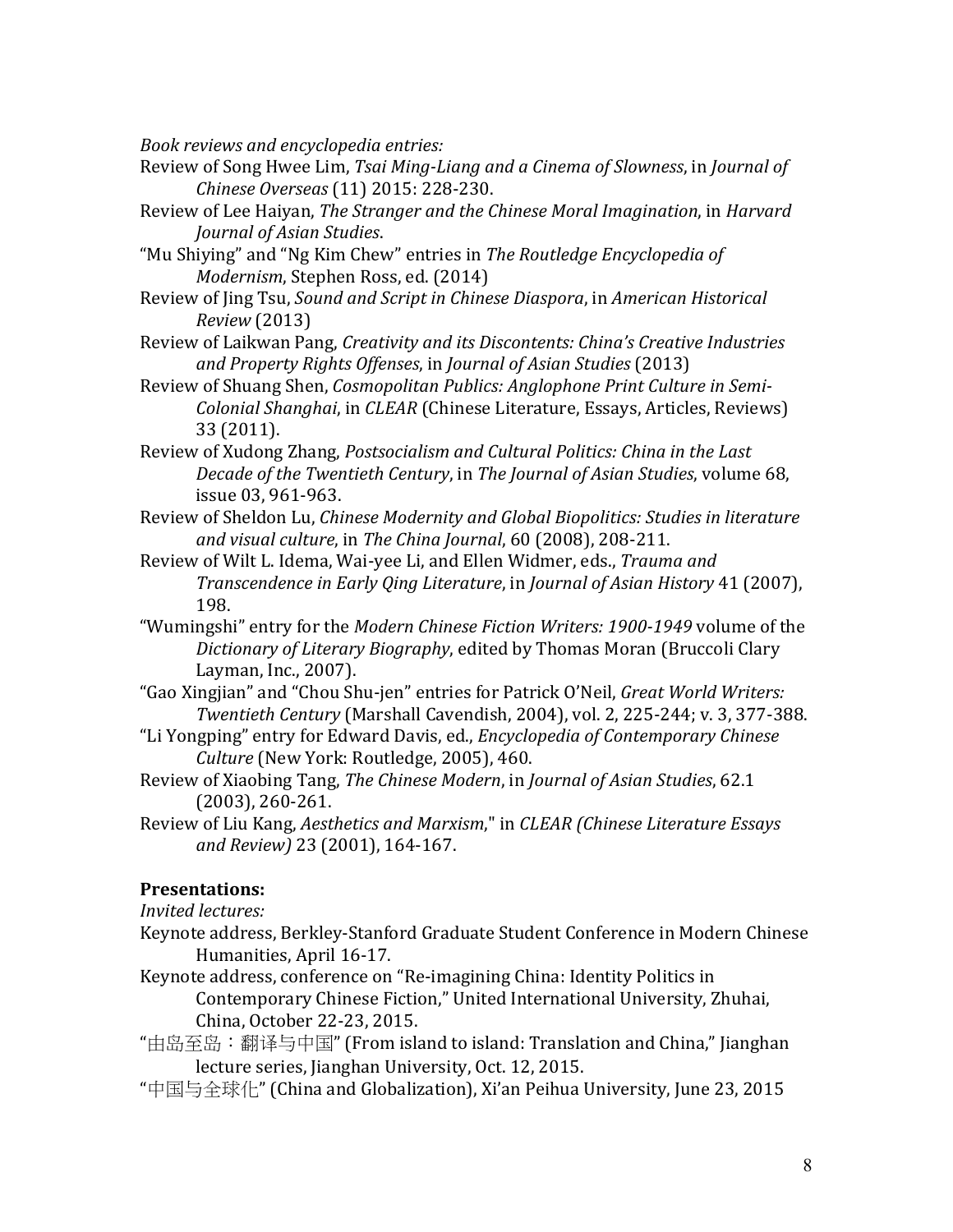"全球化中国" (Global China), Shanghai University, June 17, 2015.

- "从时间的角度阅读当代香港文化" (Reading Contemporary Hong Kong Culture through the Lens of Time), China East Normal University, June 16, 2015.
- "Parallel Texts, Intersecting Conversations: Representing Illness," conversation with Teresa Kuan, Hong Kong Chinese University, March 6, 2015.
- "Language, Ethnicity, and Literary Taxonomy: Ng Kim Chew and Mahua Literature," Cornell University, March 2, 2015.
- "'离乡病': 疾病言语与政治设想" ("Homesickness": Discourses of Disease and the Possibility of the Political), Henan University, June 17<sup>th</sup>, 2014.
- "弱势言语: 谈文学与语言" (Minor Discourse: On Literature and Language), Fudan University, June 11<sup>th</sup>, 2014.
- "'离乡病': 疾病言语与政治设想" ("Homesickness": Discourses of Disease and the Possibility of the Political), Fudan University, June 11<sup>th</sup>, 2014.
- "'离乡病': 疾病言语与政治设想" ("Homesickness": Discourses of Disease and the Possibility of the Political), Suzhou University, June 9th, 2014.
- "Ng Kim Chew, Displacement, and the Languages of Diaspora," Indiana University (April 25, 2013).
- "Made in China": Dung Kai Cheung, Hong Kong, and Chinese Literary History," Penn State University (March 25, 2013).
- "Corpses, Spirits, and Zombies: The Biopolitics of Yan Lianke's *Lenin's Kisses*," University of Pennsylvania (April 19, 2012).
- "Inscription and Reinvention: *Dream of the Red Chamber* on the Internet," Princeton University (April 12, 2012).
- "Alai, Internal Diasporas, and Rethinking Sinophone Literature," University of Hong Kong Science and Technology (Feb. 24, 2010).
- "Alai, Internal Diasporas, and Rethinking Sinophone Literature," University of Rochester (January 15, 2010).
- "Alai, Internal Diasporas, and Rethinking Sinophone Literature," University of Michigan (October 27, 2009).
- "中國與其他" (China and its Other/s), National Taiwan University (May 25, 2008).

# *Conference and workshop papers:*

- "地域、语言与文学创作" (Region, language, and literary creation), for a conference on "地域文学: 中国经验与当代写作" (Regional literature: Chinese experience and contemporary writing), Jianghan University, China Oct. 11-12, 2015.
- "杨健与统计美学" (Yang Jian and statistical aesthetics), for a conference on the Works of Yang Jian, Changshu, China, Sept. 21, 2015.
- "Word Made Flesh," Association of Chinese and Comparative Literature biannual conference, Shanghai, June 18-21, 2015.
- "马华新文学与"私人语言": 从黄锦树谈起" (New Malaysian Chinese literature and "private language": Reflections on Ng Kim Chew), conference on 中国新 文学: 语言与话语 (Chinese new literature: language and discourse), China East Normal University, June 13-14.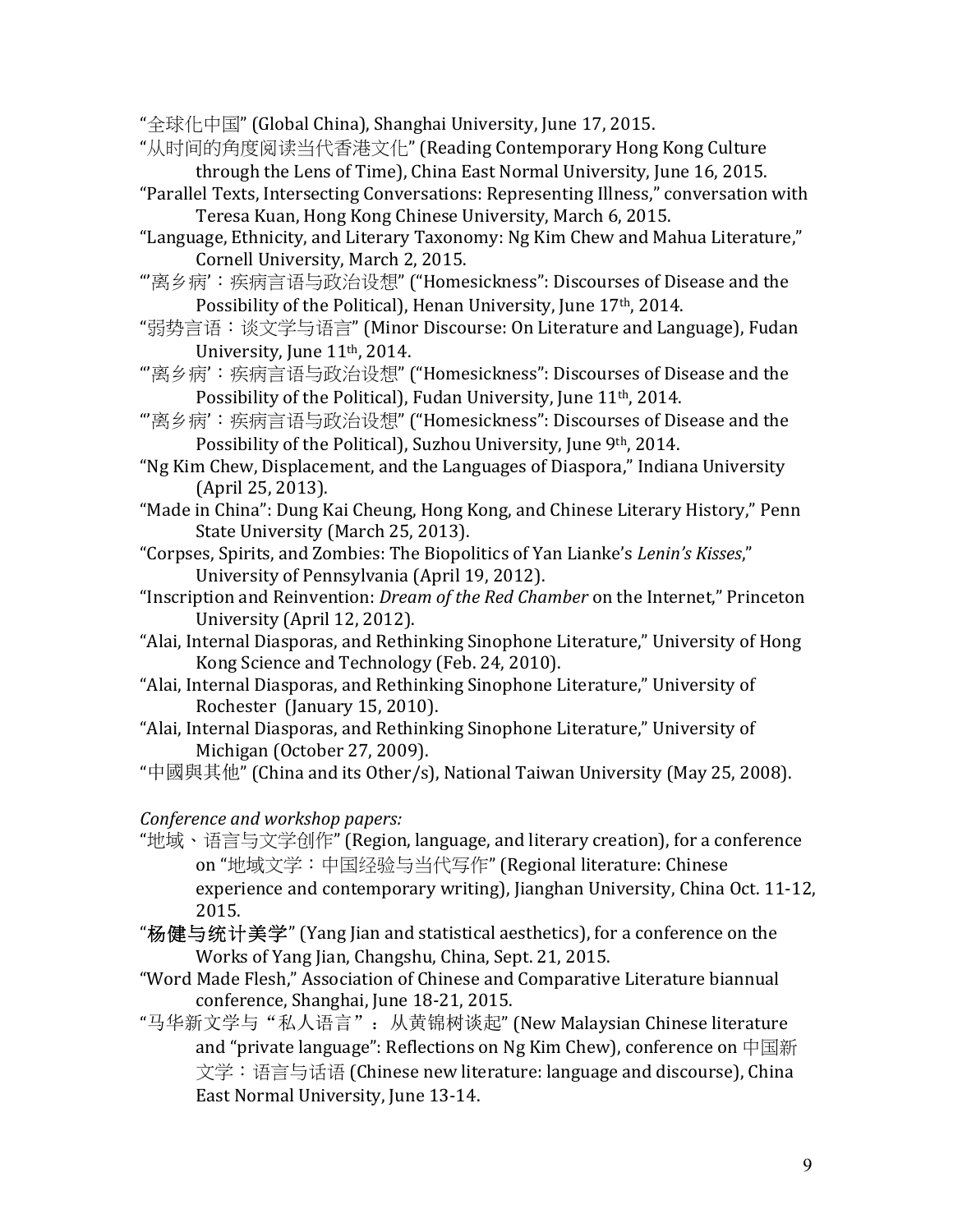- "Discipline and Desire: Representations of Male Homoeroticism in Contemporary China," Association for Asian Studies Annual Conference, Chicago (March 26-29, 2015).
- ""Before and After The Midnight After: Occupy Central's Specters of Utopia and Dystopia," for the International Symposium on Utopia and Utopianism in the Contemporary Chinese Context," University of Hong Kong, March 20-21, 2015.
- "《孽海花》、置換與強迫性重複" [Flowers in a Sinful Sea, displacement, and repetition compulsion], for conference on "文學、經典、現代意識 " [Literature, the canon, and modern consciousness], National Taipei University, Taipei, Taiwan, December 23-24, 2014.
- "From Island to Island: Kim Chew Ng and the Figurations of Transnational Chinese Masculinity," for conference on "Translating Chinese Masculinities; Chinese Men in a Global Context," University of Hong Kong, Hong Kong, Dec. 12-13, 2014.
- "梦回起点: 文学创作在网络的陰影中"(Dream of Returning to Origins: Literary Production in the Shadows of the Internet), for conference on "Dissemination and Reception," Wuhan University, Sept. 19-20, 2014.
- "死亡、亲属关系、以及政治的解构" (Death, Kinship, and the Possibility of Politics), for workshop on "左翼文学诗学工作坊" (The poetics of left-wing literature), Fudan University, June 6-8, 2014.
- "談翻譯" (On translation), for the "Inaugural Workshop on the Translation of Contemporary Chinese Literature," Shenyang, China (May 1-3, 2014).
- "On Time," Workshop on Modern Chinese Literatures: Remapping a Discipline," Duke University, April 3-6, 2014.
- "Literary Taxonomies: Language and Alterity in Chinese Literature," Association of Asian Studies, annual conference, Philadelphia, March 27-30, 2014.
- "Chinese Heteroglossia: Ng Kim Chew and the Fractured Languages of the Chinese Diaspora in Southeast Asia," Modern Languages Association, annual conference, Chicago, January 9-12, 2014.
- "Tsai Ming-liang's 'Taiwan Fever' and the National Imaginary," conference on "Viral Imaginaries," University of Hong Kong, Dec. 5-6, 2013.
- "Cui Jian's 'Nothing to My Name'—From Icon to Iterant," symposium on "Uncertain boundaries, fluid concepts, changing imagination," Charles University, Prague, Czech Republic, Nov. 14-17, 2013.
- 「四書、私書與禁書」,「閻連科文學創作國際學術研討會」, Taipei, Taiwan, October 15-20, 2013.
- 「通過狗之眼:重讀莫言文學寫作」,「面對荒誕的世界,文學何為?──中國當 代文學研討會, Hong Kong University of Science and Technology, Hong Kong, Oct. 10, 2013.
- "Transplants and Translation: Literature on Organ Donation," International Comparative Literature Association triennial conference, Paris, July 19-24, 2013.
- "Writing the Body," "From Island to Island: Ng Kim Chew and Discourses of Identity and Separation," and "Along the Riverrun: Cinematic Encounters in Tsai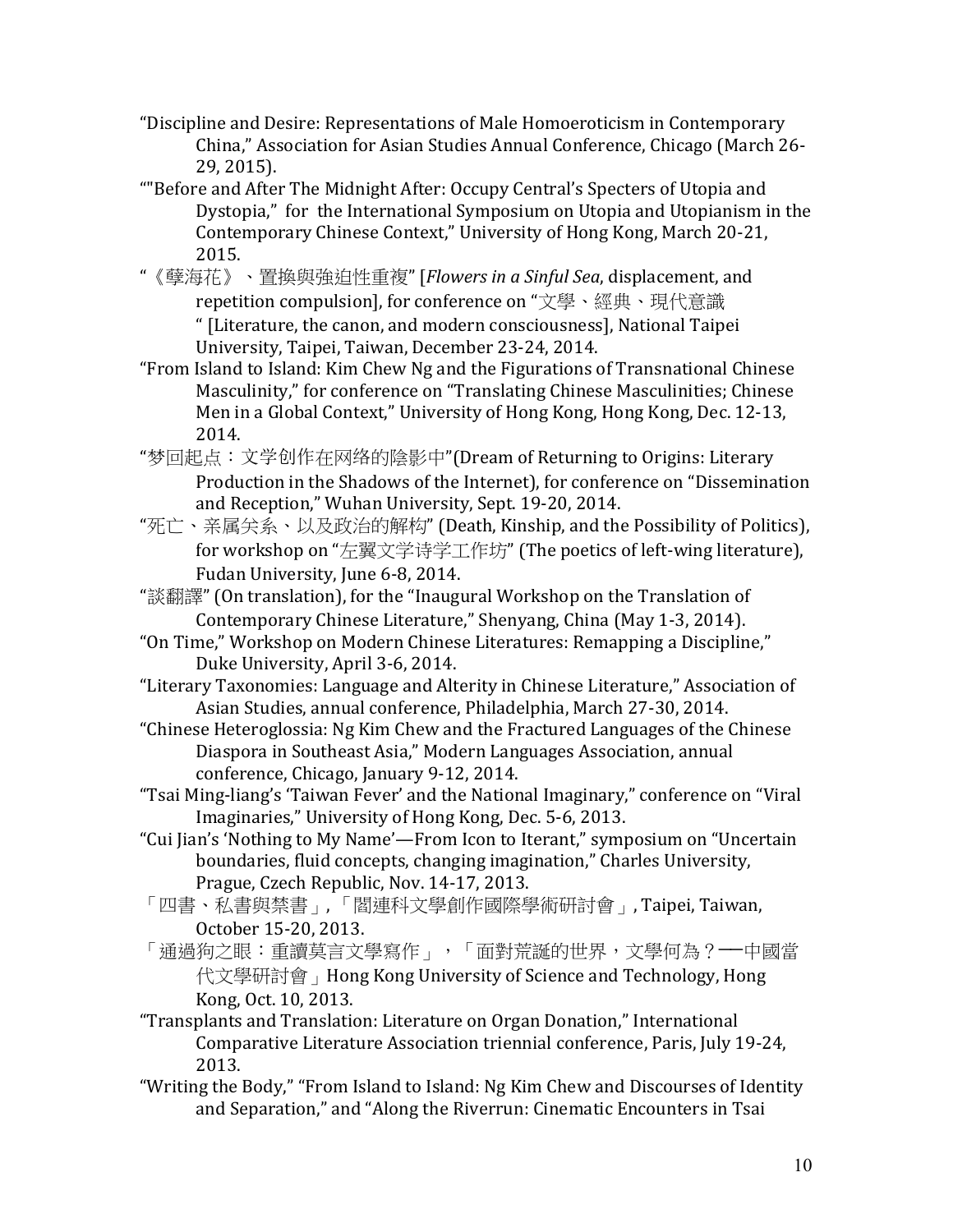Ming-liang's *The River*," presentations at the Inter-Asia Cultural Studies Society annual conference, Singapore, July 3-5, 2013.

- "Corporeal Commodification and Commemoration in Yan Lianke's fiction," workshop on "Social Lives of Dead Bodies in Modern China," Brown University, June 14-16, 2013.
- "Lu Xun. Translation, and the Germ of Humanity," for conference on "Lu Xun and East Asia," Harvard University, April 5-6, 2013.
- "Ng Kim Chew and the Cold War's Traumatic Legacy," for workshop on "The Cold War in East Asia," Harvard University, April 4, 2013.
- "The Biopolitics of Yan Lianke's *Lenin's Kisses*," for workshop on Yan Lianke's fiction, Duke University, March 30, 2013.
- "*From Island to Island*: Yu Dafu, Ng Kim Chew, and the Chinese Diaspora in Southeast Asia," for workshop on "Regions and Regionalism: (East) Asia in a Global World," University of Singapore, December 14-15, 2012.
- "'中国制造': 董启章与文学史" ['Made in China': Dung Kai Cheung and literary history], for conference on "Chinese Literary History," Wuhan University, Dec. 8-9, 2012.
- "Mapping Hong Kong," workshop on "Affective Mapping of Chinese Cities," Rutgers, Nov. 16, 2012.
- " $\ldots$  and it is not mine': Language in the Fiction of Ng Kim Chew," conference on "China after Comparison," Penn State University, Sept. 7-8, 2012.
- "'时序时代脱节了': 阎连科《受活》中的人、残人、与赤裸人" $\Gamma$ Time is out of joint: Yan Lianke's humans, disabled, and bare life in *Lenin's Kisses*], conference on contemporary Chinese literature, Renmin University, July 9-10, 2012.
- " 'I am Great Leap Liu!': Circuits of Labor, Information, and Identity in Contemporary China," workshop on "Development and Displacement in Global China, Duke University, May 11-12, 2012.
- "Epidemiological Semiotics," for panel on "The Theoretical Possibilities of Large-Scale Literary Studies," ACLA annual conference, Providence RI, April 1, 2012.
- " 'Let's have a 'national unification'!' Translocal Dimensions of Language, Ethnicity, and Culture in Northern Sichuan," workshop on "Regions and Regionalism: (East) Asia in the Global World," Duke University, March 12, 2012.
- "Corpses, Spirits, and Zombies: The Biopolitics of Yan Lianke's Shouhuo," MLA annual conference, Seattle, Jan. 7, 2012
- "Courting Intercourse: Yu Hua and Translation," workshop on Yu Hua's Brothers, New York University, December 1, 2011.
- "Waiting for Modernity," conference on "Gao Xingjian: Freedom, Fate and Prognostication," Friedrich-Alexander-University Erlangen-Nuremberg, October 24-27, 2011.
- "X  $\langle \nabla \psi | \nabla \psi |$ " for panel on "Chinese Connections," at the inaugural annual meeting of the  $ACL(x)$ , Pennsylvania State University, September  $30<sup>th</sup>$ -October 1<sup>st</sup>, 2011.
- "Between Private and Public: Documenting Sex Work in Contemporary China," conference on "Just Images: Ethics and Chinese Documentary," Harvard University, April 30<sup>th</sup>, 2011.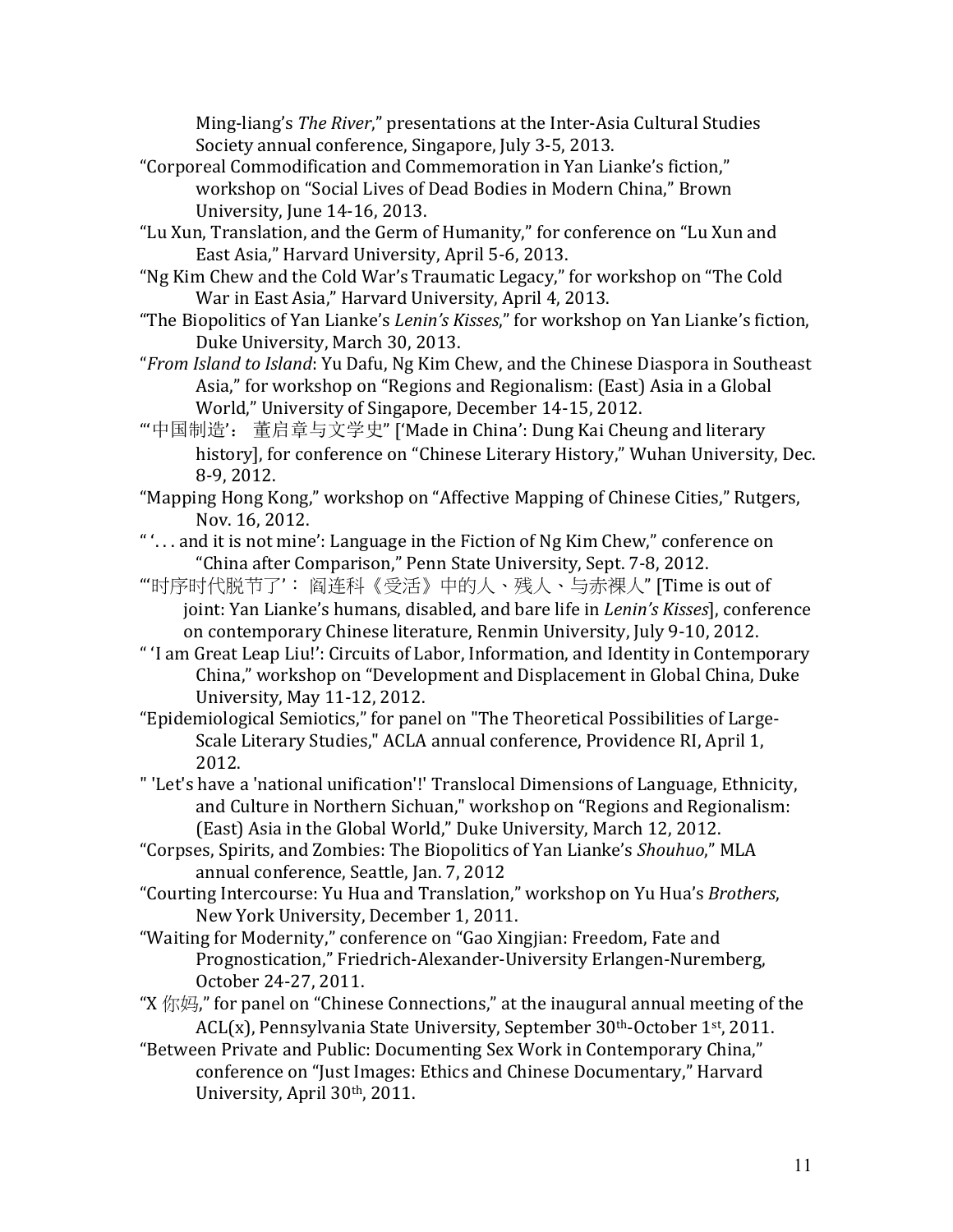"Cinematic Encounters in the Work of Tsai Ming-liang," conference on "Chinese Cinemas: Reframing the Field," Duke University, April 15-17, 2011

- "Language and Time," Symposium honoring Han Shaogong for his receipt of the Newman Prize for Chinese Literature, University of Oklahoma, Feb. 19, 2011.
- "How to do Things with Words: Don Quijote, Translation, and Perlocution," workshop on "Oian Zhongshu and Yang Jiang: Centennial Perspective." University of British Columbia, December 10-12, 2010.

"Naked Transfigurations: Gender Performance in Contemporary Avant-Garde Art," workshop on "Trans Ventures: Trans/Formations of Gender in Sinophone Culture," Princeton University, May 2, 2009.

"Missing Person's Report," Workshop on Republican Era Newspapers, University of California at Berkeley, April 17-18, 2009.

"A Totality of Gaps: The Great Wall in the Contemporary Cultural Imagination," annual meeting of the Association of Asian Studies, Chicago, March 26-29, 2009. 

"Infernal Affairs: Lost in Translation," conference on "Loyalism and Betrayal," Harvard University, Dec. 6, 2008.

- "Alai and the Politics of Internal Diaspora," conference on "Globalizing Chinese Literature: Sinophone and Diasporic Writings," Harvard University (December 6-8, 2007).
- "尋人啟事: 申報,1934" [Missing persons report: *Shenbao*, 1934], conference on "Newspapers as Source and Subject in Republican China," Shih-hsin University, Taipei (October 13-14, 2006).
- "The Shock of the New," workshop on "Reconfiguring Forms, Genres and Social Space in Modern China," Harvard University (April 29-30, 2006).

"The Last Man," Roundtable on Lacan's Mirror Stage, workshop on "Mirrorings: Reflections on Reflection," Harvard Humanities Center Interdisciplinary Graduate Conference, Harvard University (April 7, 8, 2006).

"The Face of Collective Identity: Inscriptions of Difference in Zhang Huan's Performance Art," ACLA, Yale University (March 23-26, 2005).

- "Authorial Afterlives and Apocrypha in 1990s Chinese Fiction," conference on "Arts and Culture in Contemporary China," Harvard University (October 15-6, 2004).
- "Specters of Corporeality in Tsai Ming-liang's *The River*," conference on "Taiwan<sup>1</sup>s New Cinema: Images, Origins, and Economic Miracles," Yale University (October 31-November 2, 2003).

"The Face of Collective Identity: Zhang Huan and Chinese Avant-Garde Performance Art," New England AAS, Harvard University (October 24-25, 2003).

- "After-Images of the Flesh: On Corporal Vestiges, Urban Ruins, and Visual Memory in Contemporary Beijing," Workshop on "Visual Cultures in Modern China," University of Washington (May 28-30, 2003).
- "Discourses of Discipline: The Materiality of the Corpus in Mo Yan's The Sandalwood Sentence," annual meeting of the American Comparative Literature Association, Cal State San Marcos (April 4-6, 2003).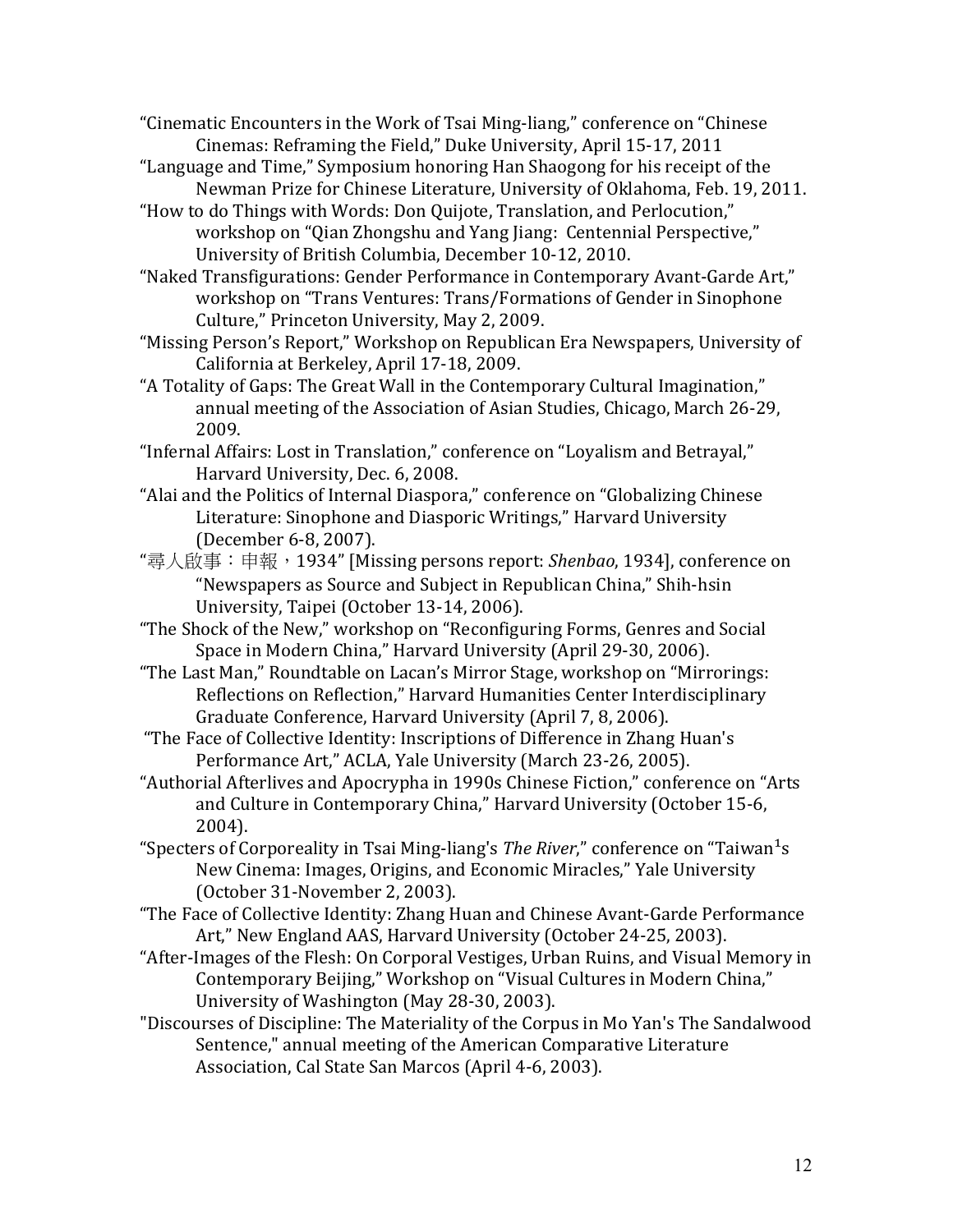- "Imperial Vestiges and the Metastases of Kinship," annual conference of the Society for Media Studies: Boulder, Colorado (May 23-26, 2002).
- "Sex and the City: Serendipitous Encounters and Urban Alienation," conference on "Mapping a New Cultural Geography: Taipei, Hong Kong, and Shanghai as Global Cities," Washington University (May 3-4, 2002).
- "Western Journeys of Journey to the West," Annual Meeting of the American Comparative Literature Association, University of Puerto Rico (April 11-14, 2002).
- "Flies' Eyes and Jia Pingwa's Perverse Nostalgia," Biannual Conference of the Association of Chinese and Comparative Literature, Shanghai (June 14-17, 2001)
- "Cries of the Butterfly: Wei Hui and Contemporary Echoes of Mandarin Duck and Butterfly Fiction," Conference on "Chinese Popular Culture Unveiled," Columbia University (April 8-9, 2001).
- "Through the Mirror: Self-reflexivity in Contemporary Hong Kong Films," Annual Meeting of the New England Chapter of the Association of Asian Studies, Brown University (October 1, 2000).
- "性別與表述:重讀《鏡花緣》" [Gender and Representation: Rereading Flowers in the Mirror], Conference on "From the Late Ming to the Late Qing and Beyond," Beijing University (August 10-12, 2000).
- "A Chip off the Old Block: Lu Xun's Literary Modernism and Interest in Traditional Woodblock Engravings," Conference on "Contested Modernities: Perspectives on Twentieth Century Chinese Literature," Columbia University (April 8-9, 2000).
- "Li Yung-p'ing and China's Cartographic Unconscious: Re/viewing the Bounds of National Identity," Conference on "Interdisciplinary Studies: In the Middle, Across, or in Between?" Annual Meeting of the American Comparative Literature Association, Yale University (February 25-27, 2000)
- "世紀末贈禮:李碧華,關金鵬《胭脂扣》中的還魂與還禮" [Fin-de-siècle Potlatch: Return of the Present in Lillian Lee's and Stanley Kwan's Rouge], Conference on "Spacing the Chiliad: An International Symposium on Critical Space and Society," Tunghai University, Tai-chung, Taiwan (December 11-12, 1999).
- "The Price of Passion: Gender and Fetishism in *Pinhua baojian*," Annual meeting of the New England chapter of the Association of Asian Studies, Yale University (October 9, 1999).
- "The Ruins of Desire in the Fiction of Wu Jiwen," Conference on "The Politics of Difference: Taiwan Perspectives," University of Washington (August 19-22, 1999).
- "Hearing the Cries of the Century's Soul: Wuming Shi and Mid-Century Fin-de-siècle Consciousness," Conference on "Chinese Literary Culture in the Age of Globalization: Inter-Continental Perspectives," Annual meeting of the American Association of Chinese Comparative Literature, Vienna and Salzburg, Austria (June 9-12, 1999).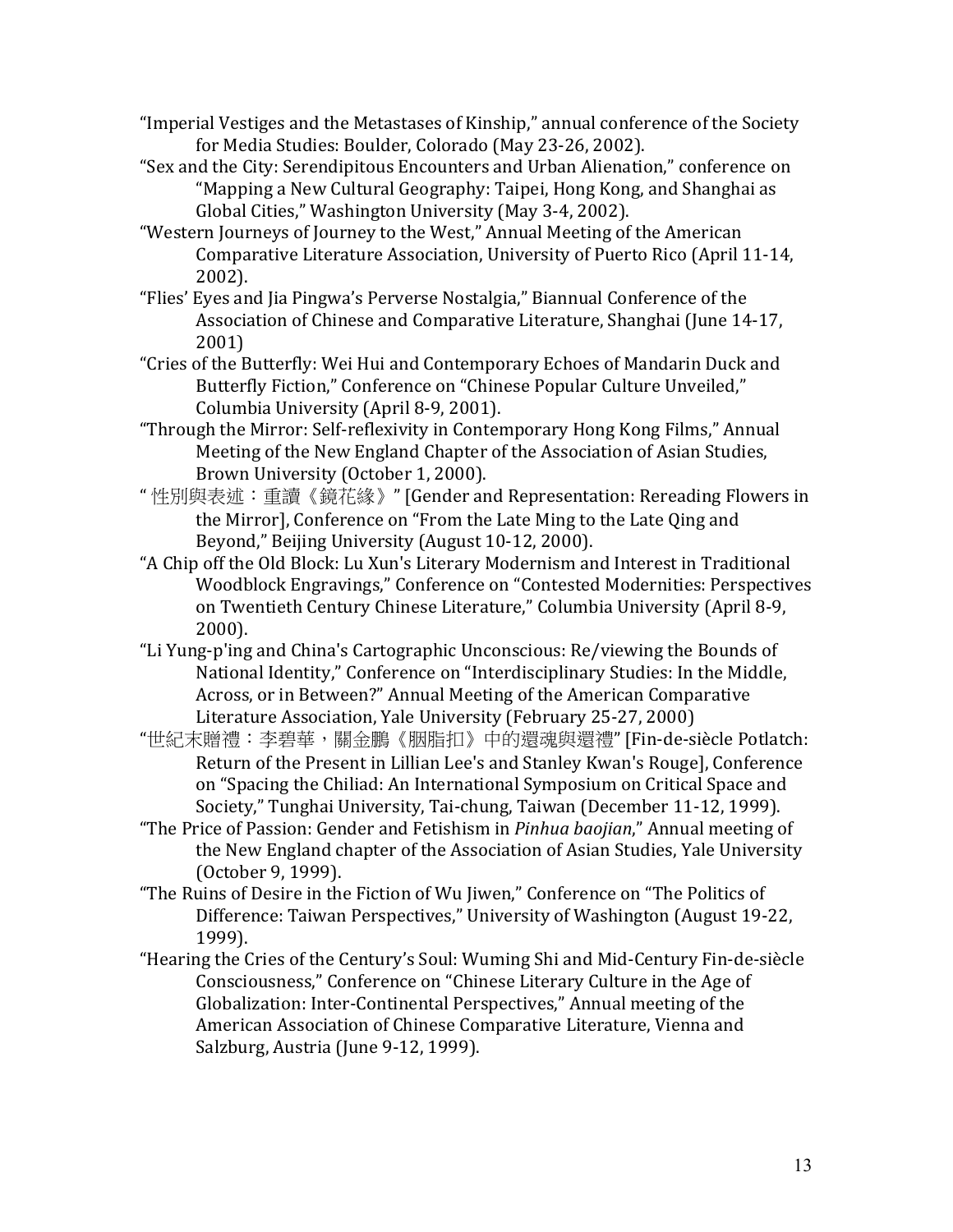- "The Coin of Gender in *Jinghua yuan* and *Pinhua baojian*," Conference on "From the Late Ming to the Late Qing: Dynastic Decline and Cultural Innovation," Columbia University (November 6-7, 1998).
- "Of Motherlands and Maternities: Spectral Topographies in Li Yongping's *Haidong Qing*," Conference on the "History and Culture of Taiwan," Columbia University (August 20-23, 1998).
- "The Image of Jin Yong: Visualization through *Tianlong ba bu*," Conference on "Jin Yong and Twentieth Century Chinese Literature," University of Colorado (May 17-19, 1998).
- "Chu T'ien-wen's *Huangren Shouji* and the Anxiety of Articulation," Conference on "Writing Taiwan: Strategies of Representation," Columbia University (April 30-May 2, 1998).
- "Faithful Infidelity: History, Narration and Image-ination in Wang Shuo's novel *Dongwu xiongmeng* (Ferocious Animals) and the film version, *Yangguang canlan de rizi* (In the Heat of the Sun)," Conference on "Film and Literature," Villanova University (November 1-2, 1996).
- "Woman and the Gibbon: Exogamy, Signification and the Uncanny in *Jinghua yuan*," Annual conference of the NY area chapter of the Association of Asian Studies, Dowling College (October, 1996).

# **Honors and Awards:**

Chiang Ching-kuo Foundation for "Modern Chinese Literatures: Rethinking a Discipline" workshop (April, 2014)

Provost's grant for "Development and Displacement" workshop at Duke (May, 2012)

Chiang Ching-kuo Foundation grant for "Chinese Cinemas: Rethinking a Field" workshop at Duke (April 2011)

Asia/Pacific Studies Institute and Chiang Ching-kuo Foundation conference grants for "Viral Knowledge" workshop at Duke (March 20, 2010).

Shih-hsin University, Cheng She-wo memorial postdoctoral fellowship (2007-08). Chiang Ching-kuo Foundation, Younger Scholar Grant (2007-08).

Harvard University, Fairbank Center An-wang postdoctoral fellowship (2003-04).

University of Florida Humanities Scholarship Enhancement Grant (Summer, 2002).

University of Florida Asian Studies Summer Research Grant (Summer, 2002;

# Summer 2003).

Fang-Tu Postdoctoral Fellow, Columbia (2000-01).

Weatherhead Foundation research grant (Summer, 2000).

Columbia University Summer Research Stipend (Summer, 2000).

Chiang Ching-Kuo travel fellowship (June, 1999).

- Goodrich Fellowship, Columbia University Department of East Asian Languages and Cultures (1996-1997).
- President's fellowship, Columbia University Graduate School of Arts and Sciences (1996-2000).

# **Service:**

*Administrative service:*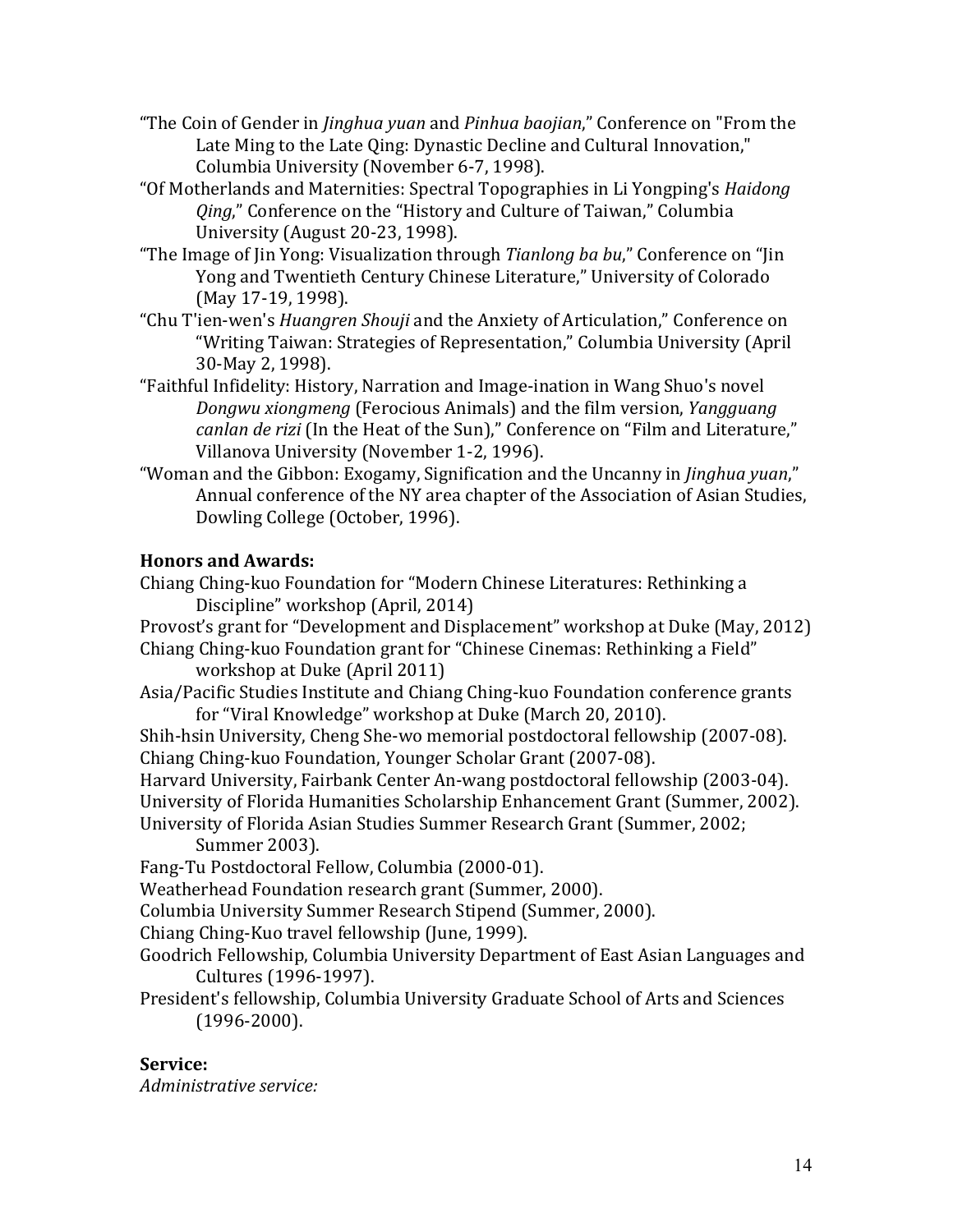Director of Graduate Studies, Department of Asian and Middle Eastern Studies (2013-present). 

Board of Trustees, Shih Hsin University, Taipei, Taiwan (2012-2015).

Editorial Advisory Board, Duke University Press (2011-present).

James B. Duke and the Dean's Graduate Fellowship committee (2014-present).

Humanities Write Large steering committee (2013-present).

China Faculty Council sub-committee on research (2013-2014).

China Faculty Council, Duke (2011-2014).

Duke University Academic Council (Elected as an alternate for 2011-2012, full member for 2012-2014, re-elected as full member for 2014-2016).

Chair, Faculty Scholar Award committee (2015-2016)

Faculty Scholar Award committee (2013-2015).

Executive Committee, Asian/Pacific Studies Institute, Duke University (2012-2014).

Director of Undergraduate Studies, Department of Asian and Middle Eastern Studies, Duke University (2010-2013).

Durden Prize committee (renamed Aptman Prize in 2013), Duke University (2010present). 

Graduate Studies Committee, Asian/Pacific Studies Institute, Duke University (2009present). 

Executive Committee, Asian Studies Program, University of Florida (2005-7).

Chair, Search Committee for Assistant Professor in Hindi Cultural Studies, University of Florida (2004-2005).

Undergraduate Coordinator, Chinese program, University of Florida (2002-3; 2005-7). 

*Academic service:*

- Book Review Editor, *Chinese Literature, Essays, Articles, Reviews* (CLEAR) (2011present).
- Editorial Board, *Frontiers of Literary Study in China*, 2014-present.
- Editorial Board, Wenxue (literature), 2013-present.
- Organizer of conference on "Modern Chinese Literatures: Reframing a Discipline," Duke University (April 3-6, 2013).
- Organizer of a conference on "Development and Displacement: China and its Global Footprint," Duke University Marine Lab (May 11-12, 2012).
- Organizer of conference on "Chinese Cinemas: Reframing the Field," Duke University (April 15-17, 2011).

Co-organizer of the Trans-Asian Media Cultures faculty research cluster (2011-12).

- Organizer of a workshop on "Viral Knowledge: Infection and Information in Modern China," Duke University (March 20, 2010).
- Co-organizer of the "Politics of Representation" film series and workshop, Duke (Fall, 2009).

Coordinator of author Yu Hua's talk and round-table discussion at Duke (March 20, 2009).

Organizer of "Revisiting Early Maoism" film series, UF (Fall, 2005).

Organizer of workshop on "Edward Yang and Contemporary Taiwan Cinema," University of Florida (April, 2003).